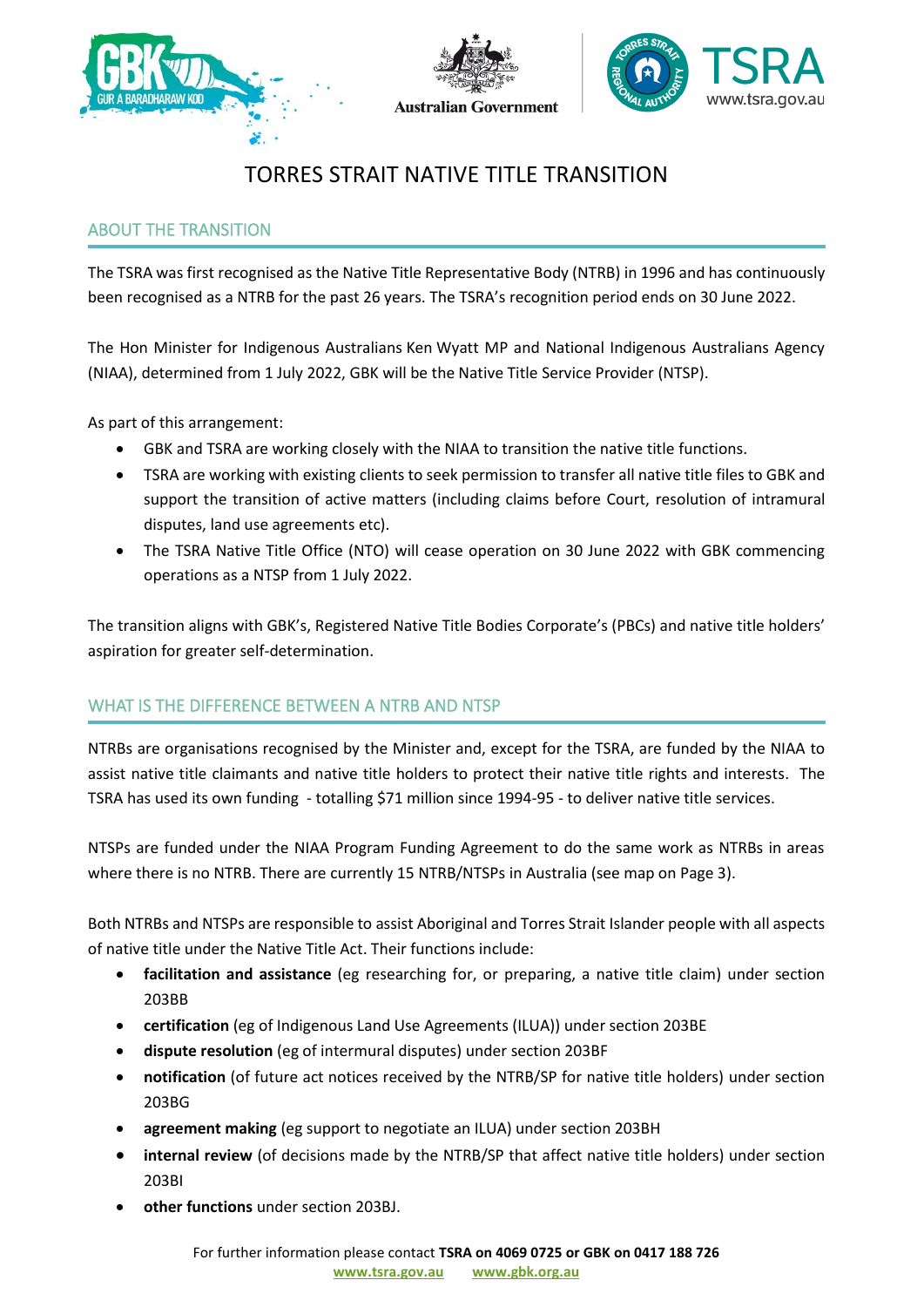





## OUR REGION

Since the historic High Court *Mabo* decision on 3 June 1992, the Federal Court of Australia has made 28 native title determinations in the Torres Strait, covering nearly 100 islands, cays, islets (including 14 inhabited islands) and approximately  $40,000$ km<sup>2</sup> of sea country.

There are 5 active native title claims in our region:

- QUD9/2019 Badulgal, Mualgal & Kaurareg Peoples (Warral & Ului)
- QUD27/2019 Torres Strait Regional Sea Claim Part B
- QUD26/2019 Kaurareg People #1
- QUD10/2019 Kaurareg People #2
- QUD24/2019 Kaurareg People #3

The region's 21 PBCs are responsible for holding, protecting and managing native title on behalf of native title (common law) holders. PBCs are required to fulfil their responsibilities under the *Native Title Act*, *Corporations (Aboriginal and Torres Strait Islanders) Act 2006* (Cth), *Native Title (Prescribed Body Corporate) Regulations 1999* (Cth) and *Native Title (Indigenous Land Use Agreements) Regulations 1999* (Cth).

## ABOUT GBK

GBK is a not-for-profit organisation registered with the Office of the Registrar of Indigenous Corporations (ORIC) in 2012 to be a peak body of all PBCs in the Torres Strait. GBK was established to empower the native title holders and PBCs in our region to fulfil their responsibilities to hold and manage the sea and lands in accordance with Aboriginal lore and Ailan Kastom. GBK was established with the vision to become the native title service provider for the Torres Strait.

Since 2019, GBK has successfully delivered native title outcomes on behalf of the Traditional Owners and PBCs, including support for Indigenous Land Use Agreements, Dispute Resolution, and grant funding. During this time, GBK has built, and demonstrated, its capacity to become the lead entity to deliver culturally appropriate and a responsive native title service.

# SERVICES WILL TSRA PROVIDE FOLLOWING THE TRANSITION

The TSRA, an Australian Government Statutory Authority, will continue to provide the following programmes for Torres Strait Islander and Aboriginal people in the region following the transition:

| Economic Development       | <b>Environmental Management</b> |
|----------------------------|---------------------------------|
| Fisheries                  | <b>Healthy Communities</b>      |
| Regional Infrastructure    | <b>Safe Communities</b>         |
| Culture, Arts and Heritage | Governance and Leadership       |

TSRA will also continue to provide support for PBCs to engage in environmental projects and create economic development opportunities.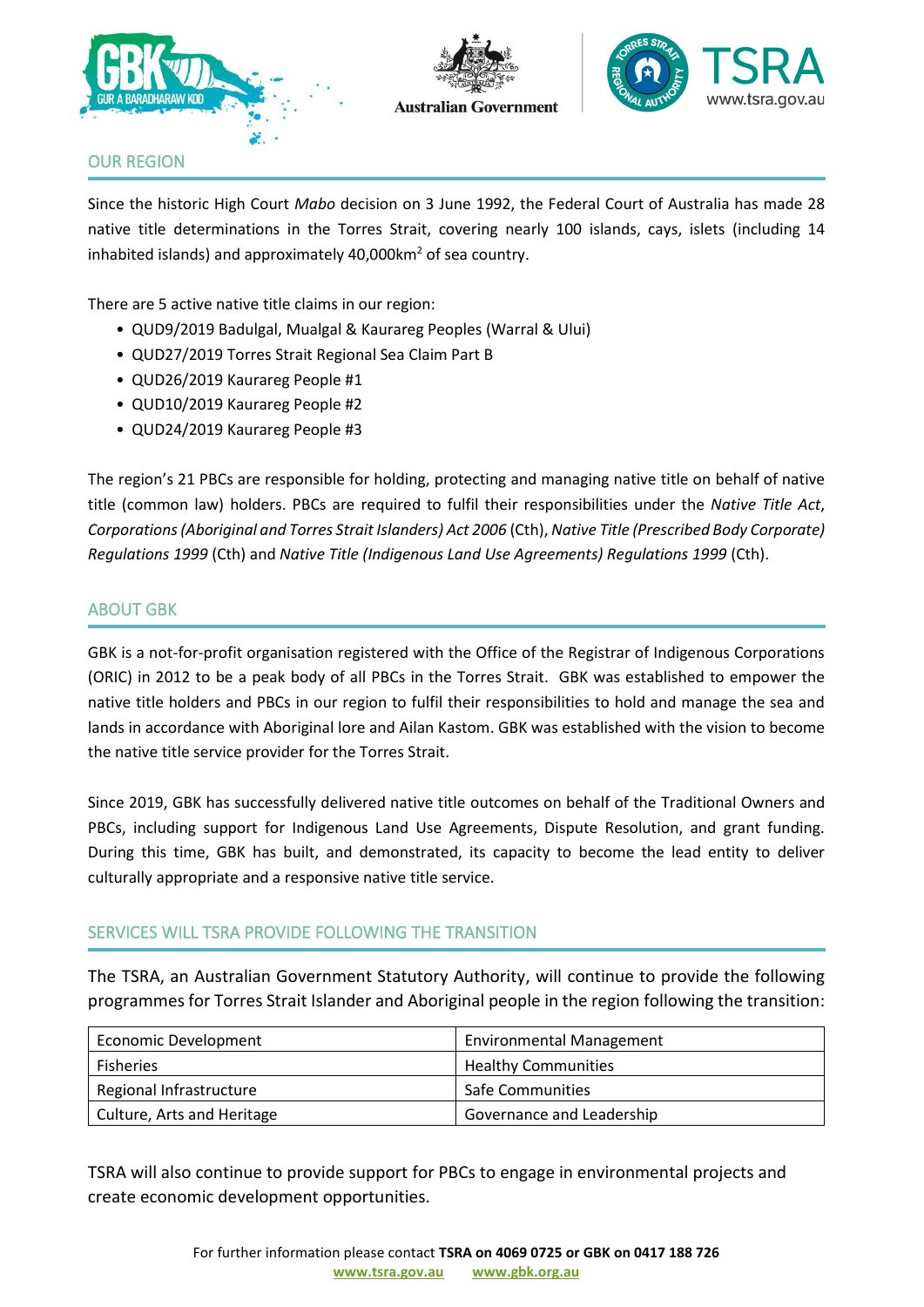





**Australian Government** 

#### **Map of Representative Aboriginal and Torres Strait Islander Body Areas as at 1 April 2022**